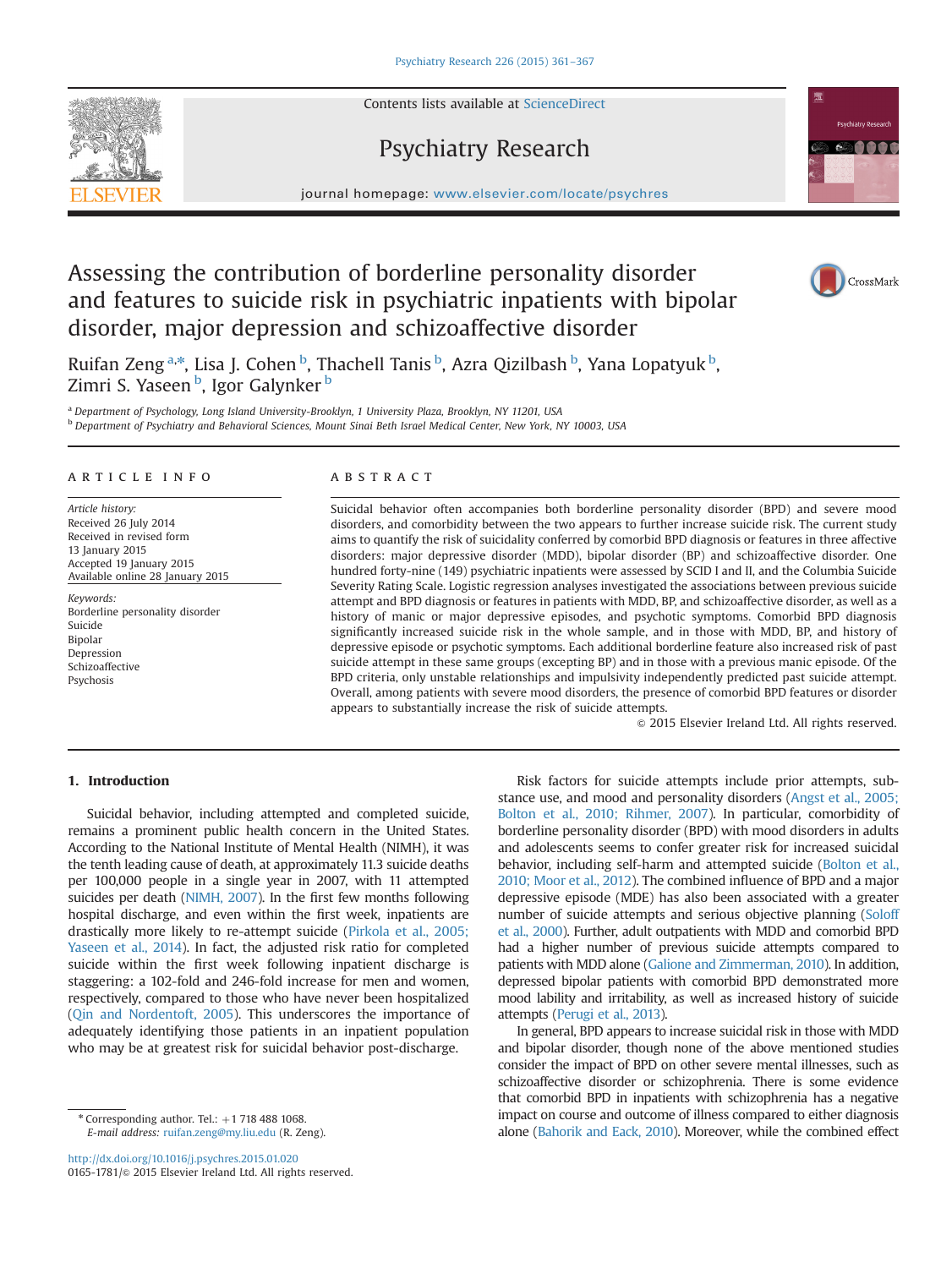of BPD and a depressive episode (across various psychiatric diagnoses) may increase suicidality [\(Soloff et al., 2000\)](#page--1-0), there is considerably less research on how a BPD diagnosis affects those who are not predominantly depressed, but who are also manic or psychotic.

Therefore, the current study aims to determine the differential influences of BPD on suicide risk across multiple mood disorders, including those characterized by mania or psychosis. By assessing BPD's effect on suicide risk across several mood and psychotic disorder diagnoses within the same sample, the current study can provide a more thorough and nuanced understanding of suicide risk in patients with comorbid mood disorder and personality pathology. We also examine patients based on transdiagnostic syndromes (i.e., those with a history of depressive episodes, manic episodes, or psychotic symptoms), in order to gain a clearer picture of how borderline pathology affects suicidal behavior differentially depending on mood and psychotic symptoms that may cut across discrete DSM-IV diagnoses.

Further, it is important to consider the effects of BPD dimensionally rather than categorically (i.e., whether or not one meets criteria for the full diagnosis), given that severity of comorbid Cluster B features might be predictive of suicidal behavior even in subthreshold cases ([Corbitt et al., 1996](#page--1-0)). Thus, in the current study we consider not only the effect on suicide risk of comorbid BPD diagnosis but also of borderline features (i.e., each borderline diagnostic criterion endorsed, independent of BPD diagnosis) in patients with diagnoses of MDD, bipolar disorder, and schizoaffective disorder as well as current or previous syndromes of major depressive episodes, manic episodes, and psychosis. Though schizoaffective disorder is classified as a psychotic disorder, it is characterized by major mood episodes and for the sake of simplicity, will be heretofore referred to as a mood disorder along with MDD and bipolar disorder. We hypothesized that the presence of comorbid BPD diagnosis or features would confer a significant additional risk of past suicide attempts in psychiatric inpatients with severe mood disorders, as well as a lifetime history of depressive, manic, or psychotic symptoms.

## 2. Methods

# 2.1. Subjects

One hundred forty-nine (149) participants presenting with mood or psychotic disorders were recruited from two psychiatric inpatient units in a large, urban hospital. The study was approved by Mount Sinai Beth Israel's Institutional Review Board (IRB) for Human Subjects Research. All participants were between the ages of 18 and 65, English speaking, able to understand and sign an IRB-approved informed consent, and compensated for completing a 5 hour test battery. Patients met criteria for schizophrenia, schizoaffective disorder, bipolar disorder (I, II, NOS), major depressive disorder, or non-psychotic and non-bipolar mood or anxiety disorder. Patients were excluded if they were experiencing acute psychosis, mania, and/or agitation severe enough to preclude informed consent or task performance, and if they had severe cognitive deficits (DSM-5 intellectual disabilities or neurocognitive disorders).

#### 2.2. Measures

#### 2.2.1. Structured Clinical Interview for DSM-IV-TR Axis I Disorders, Patient Version With Psychotic Screen (SCID-I/P)

The SCID-I/P is a widely used, semi-structured interview for determining the major Axis I DSM-IV-TR diagnoses ([First et al., 2002](#page--1-0)). A trained clinician administered modules assessing for manic episodes (past or present), major depressive episodes (past or present), and psychotic symptoms (i.e., delusions, hallucinations, disorganized speech and behavior, negative symptoms), in order to make a diagnosis of schizophrenia, schizoaffective disorder, bipolar I and II disorders, major depressive disorder, or substance induced mood disorder. Interviewers were doctoral students in clinical psychology or psychiatric residents, and were trained by the study Principal Investigator (LJC) in groups of two. Raters administered two practice interviews before conducting assessments with subjects, and final ratings were determined by consensus in the research team using interview responses and any available current and past chart data. For the sake of contrast with the SCID II, this instrument will herein be referred to as the SCID-I.

#### 2.2.2. Structured Clinical Interview for DSM-IV Axis II Disorders (SCID-II)

The SCID-II is a well-established, semi-structured interview used for the assessment of DSM-IV Axis II personality disorder diagnoses [\(First et al., 1997\)](#page--1-0). The SCID-II includes an initial self-report consisting of 119 yes or no questions. Using standardized follow-up probes, trained interviewers determined whether the patient met the personality disorder criterion associated with the items to which they answered yes. Raters kept thorough notes detailing subjects' responses to interview probes. The number of criteria met for the disorder was documented as a dimensional measure of pathology: for the current study, each criterion for a BPD diagnosis that was endorsed represented a borderline feature. A diagnosis of a disorder was made if subjects met or exceeded the required number of criteria for each disorder. SCID II interviewers were doctoral level trainees in psychology and psychiatry, or bachelors and masters level research assistants. Assessment of interrater reliability across all 10 SCID II diagnoses with the PI (LJC) on 20 SCID II's with 6 different raters yielded a Cohen's kappa of 0.856 for items and 0.825 for diagnoses. SCID I and SCID II interviews were administered by different research staff for each subject in order to reduce rater bias.

#### 2.2.3. Columbia Suicide-Severity Rating Scale (C-SSRS)

Interviewers administered the C-SSRS to assess for past and present suicidal ideation and behavior. The C-SSRS was developed to quantify the severity of suicidal ideation and behavior. It has demonstrated good convergent and divergent validity with other multi-informant scales measuring suicidal ideation and behavior in several multisite studies of adolescent suicide attempters and adults presenting at a psychiatric emergency department [\(Posner et al., 2011](#page--1-0)). The C-SSRS also demonstrates good sensitivity to change over time ([Posner et al., 2011](#page--1-0)). The present study used the history of suicide attempt as a key variable. An actual suicide attempt according to the C-SSRS is a potentially self-injurious act committed with at least some wish to die as a direct result of that act. If any intent or desire to die is associated with the act, then it meets criteria for a suicide attempt. It is not necessary for any injury or harm to have occurred so long as there was the potential for harm. Although a patient may deny their intent to die, intent can be inferred clinically based on behavior or circumstances, such as when someone engages in behavior knowing that the action could be lethal (e.g., jumping from a window of a tall building) [\(Posner et al., 2011\)](#page--1-0).

#### 2.3. Statistical analysis

As an initial step, demographic and clinical variables were analyzed to characterize the sample. The proportion of patients within each major mood disorder (diagnosis based on SCID-I) who also met criteria for a BPD diagnosis (based on SCID-II) was determined as well as the proportion of patients with each major syndrome (mania, depression, and psychosis) who also met criteria for a BPD diagnosis.

Next, logistic regression analyses were conducted on the whole sample and then within each of the major mood disorders (MDD, bipolar, and schizoaffective). All analyses were set at an alpha level of 0.05. We first calculated the odds ratio for having a history of suicide attempt when a comorbid BPD diagnosis was present, in the sample as a whole and within each of the major mood diagnoses. Then, we calculated odds ratios for having a history of suicide attempt with each additional BPD criterion met, within the whole sample and then within each of the major mood disorders.

Furthermore, given the benefits of examining psychopathology based on transdiagnostic syndromes, rooted in symptom presentation rather than discrete diagnostic categories, we conducted logistic regression analyses to determine the odds ratio for having a previous suicide attempt when a BPD diagnosis was present, in patients with a history of a major depressive episode, manic episode, and psychotic symptoms. Further, in order to examine the impact of borderline pathology dimensionally, the odds ratio for a history of suicide attempt within each syndrome when each additional borderline criterion was met was also calculated. Finally, in order to determine which individual borderline criteria were independently predictive of a history of suicide attempt, we entered eight BPD criteria (excluding criterion 5, repeated suicidal behavior) into a multiple logistic regression analysis using the whole sample.

# 3. Results

## 3.1. Demographic and clinical characteristics

In total, 149 subjects were included in the analyses. The average age of subjects was 36.7 ( $\pm$  13.39) years. The sample was 67.1% female and 30.2% identified as of Hispanic ethnicity. With regard to race, 44.6% of the sample identified as Caucasian, 22.8% African American, 12.8% Asian, 4.7% American Indian or Alaskan Native, and 14.8% Other. The average level of education was  $14.18$  ( $\pm$  3.39) years, and 16.8% of the sample was employed full time.